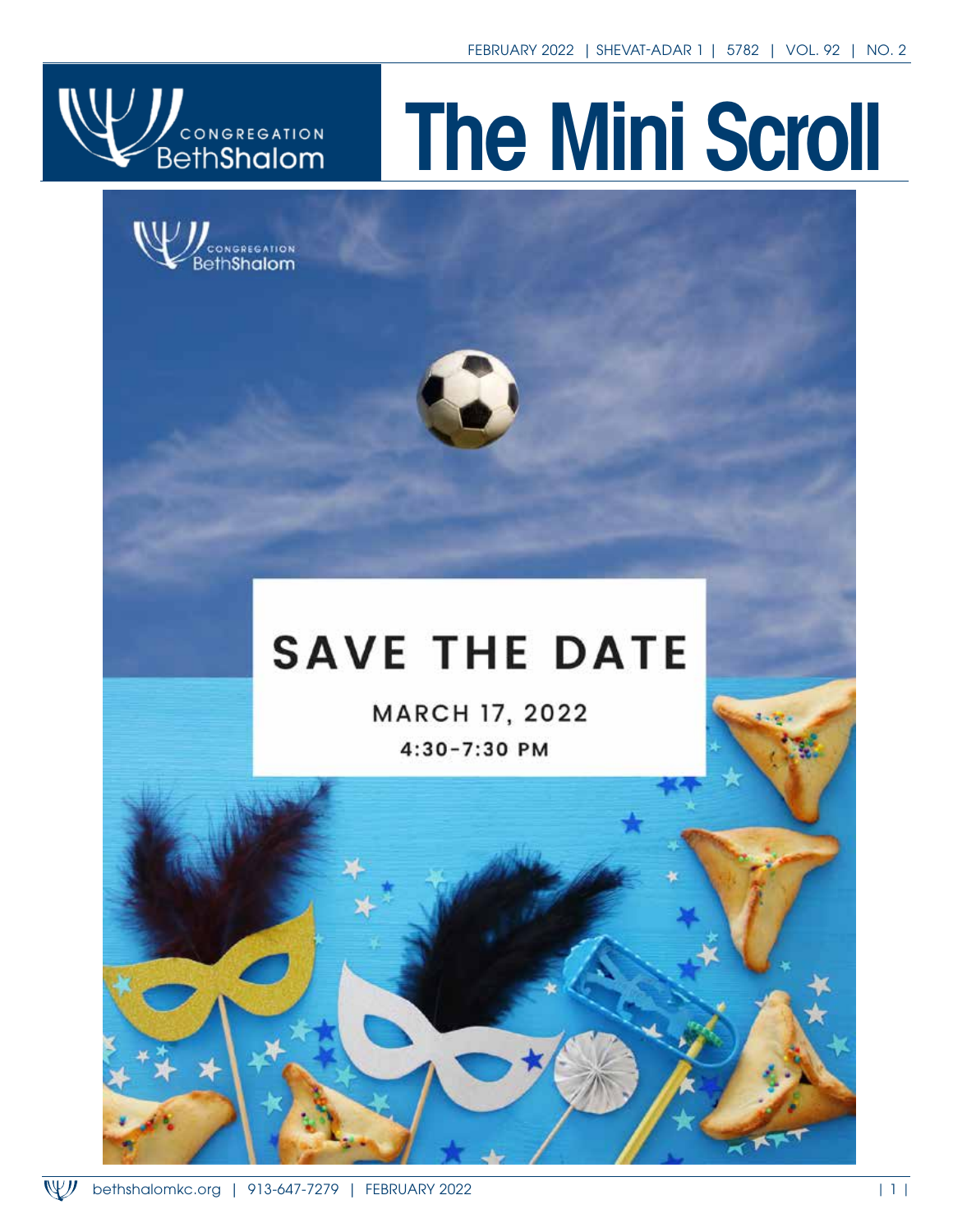### swajcman@gmail.com Hanukkah 2021

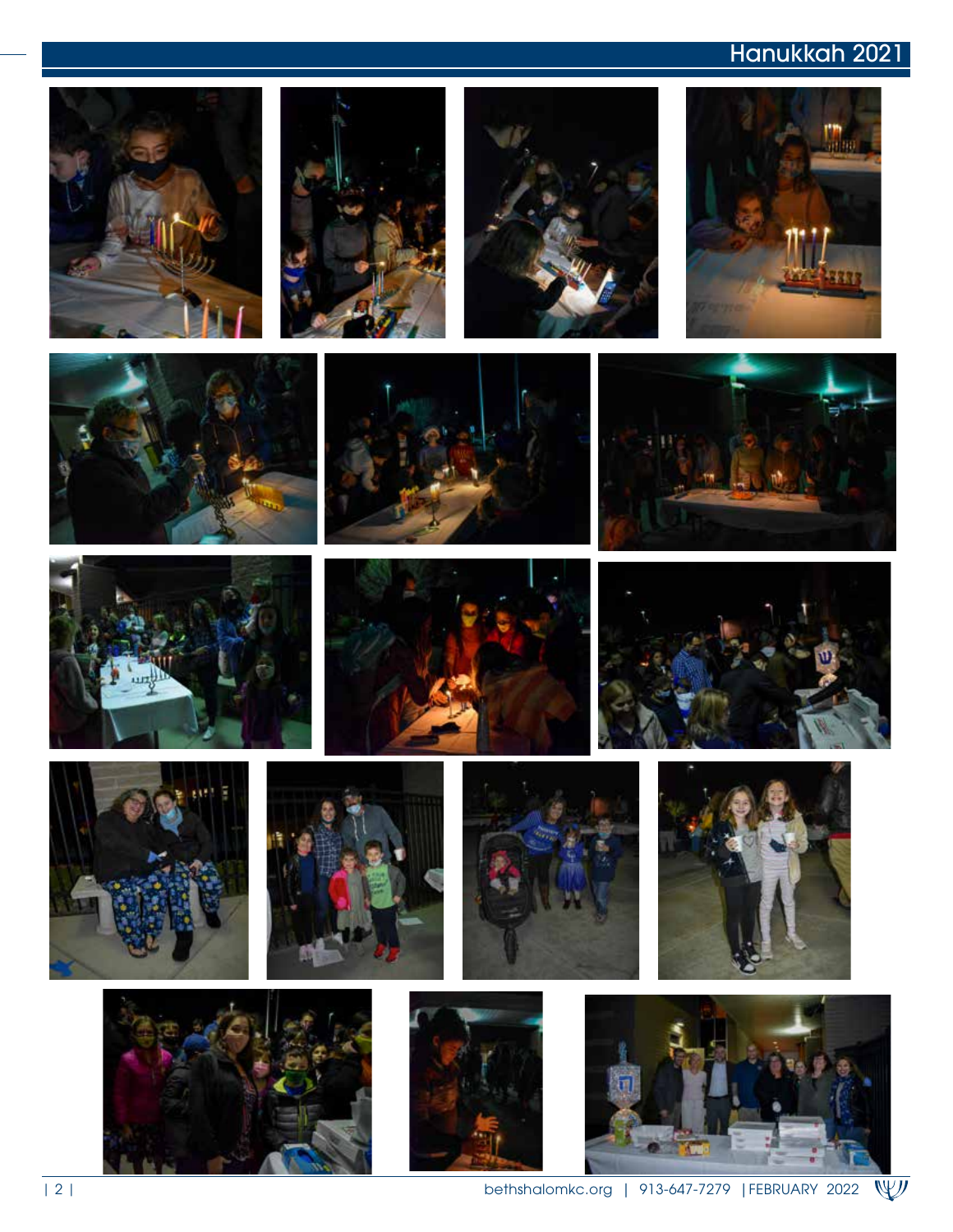#### Youth & Family Programming



### Cemetery Maintenance Day





#### Hanukkah In Paris

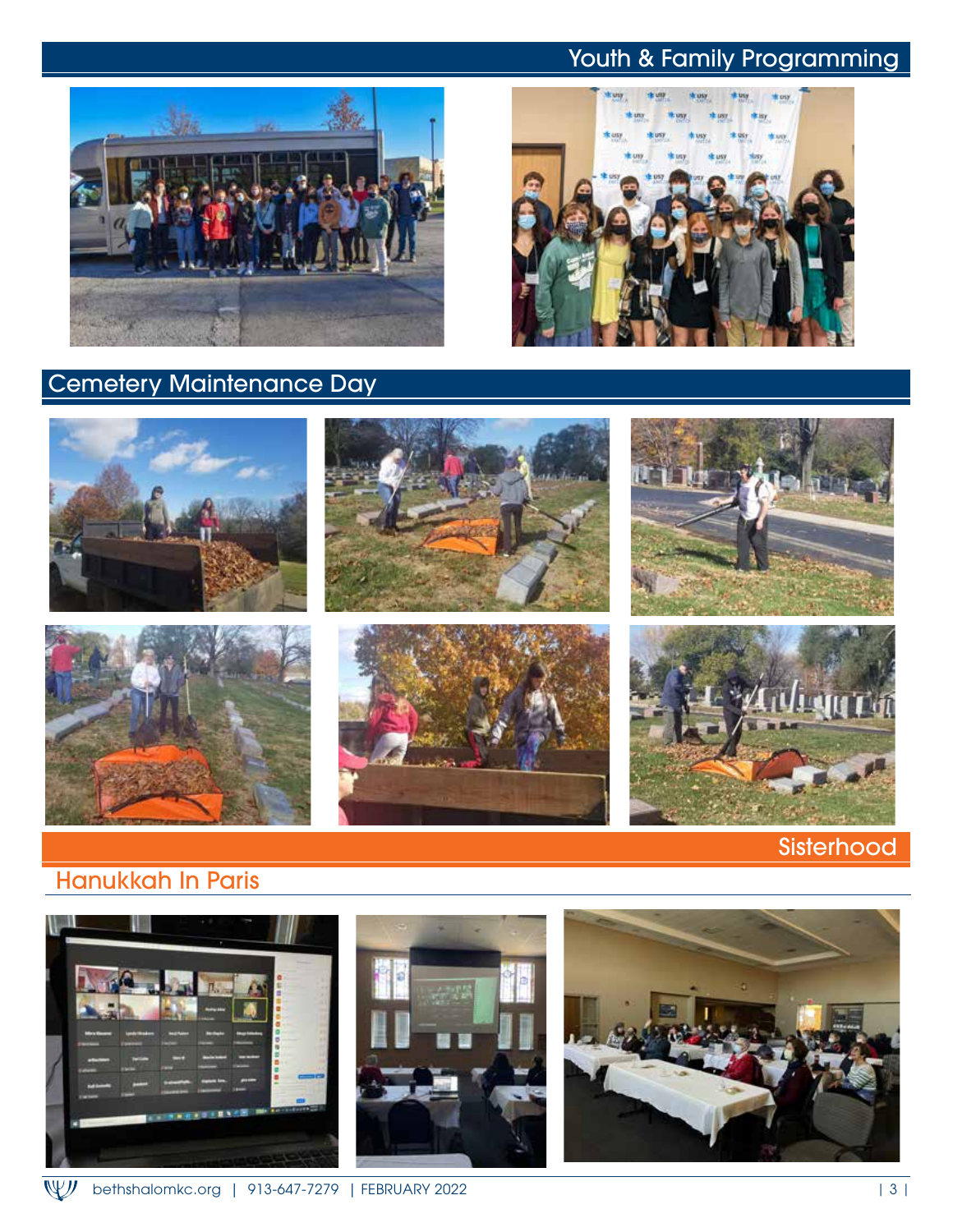#### Todah Rabbah!

*Contributions through January 10 are listed below. Thank you for thinking of us.*

#### BETH SHALOM GENERAL FUND

#### *In Memory of*

Alisa Fein *Dolores Miller*

#### *In Memory of* Bernie Ullman

*Jerry Enslein and Hannah Harris*

#### *In Memory of*

Bertha Gutovitz *Allen & Gail Gutovitz*

#### *In Memory of* David Brockman

*Richard & Charlotte Brockman*

#### *In Memory of*

Frances Berger *Arthur & Margaret Berger*

#### *In Memory of* Gertrude Mitz

*Melvin & Elaine Glazer*

#### *In Memory of* Joseph Gutovitz *Allen & Gail Gutovitz*

*In Memory of* Leo Kopec *Abraham Kopec*

#### *In Memory of*

Louis Burnstein *Rosalyn Burnstein*

#### *In Memory of*

Louis Zolotor *Robert Corchine & Andrea Poisner*

#### *In Memory of*

Marcus & Sonia Kaswan *Louis & Marilyn Kessler*

*In Memory of* Maxine Margolin *Lynn Gordon In Memory of* Rosa Dollman *Johanna Stein In Memory of* Sammy Burnstein *Rosalyn Burnstein In Memory of*

#### Stan Goldberg *William & Lynn Intrater*

#### *In Memory of*

Stanley Bodker *Janet & Bruce Baker*

#### *In Memory of* Yakov Altman *Ilya Tabakh Vitaly Kheyfets*

#### BETH SHALOM LIBRARY FUND

*In Memory of* Gertrude Mitz *Rochelle Mitz*

#### **CEMETERY** FUND/YUKON CHAPEL FUND

#### *In Memory of*

Alexander F. Muller and Paulina F. Muller, beloved parents and grandparents *Max & Charlene S. Muller*

#### **CEMETERY MAINTENANCE** FUND

*In Appreciation of* Jim Jones *Caron Kramsky In Honor of* Carla Klausner

*Bernard Pucker In Memory of* Abraham & Jennie **Marks** *Nancy Glickman*

*Joshua Dorf Gerrie Marks*

*In Memory of* Anne Baum *Robert & Linda* 

*Baum In Memory of* Arnold Feinberg *Donna Feinberg In Memory of* Ben Forman *Jack Forman In Memory of* Ben Simons

*Stephen Simons*

#### *In Memory of*

Bernard M. & Pauline S. Rubin *Linda Rubin In Memory of*

Bertha Matters *Sandra Seidman*

#### *In Memory of* Bessie & Joe Brenner

*Dolores Sosnow*

#### *In Memory of*

Charlene Cooper *Roger Cooper*

| 4 | bethshalomkc.org | 913-647-7279 |FEBRUARY 2022

#### *In Memory of* Charlene Meltzer *Ronald & Carole*

*Goggin In Memory of* Charles & Dorothy

Hipsh *Miriam Hipsh*

*In Memory of* David & Rosalyne

**Gerecht** *Dan & Cindy Gerecht*

*In Memory of*

#### David Cooper *Roger Cooper In Memory of*

Delores & Hanan **Wedlan** *Steven Wedlan In Memory of*

Dorothy F. Levy *Mark Levy*

#### *In Memory of* Dorothy Kaufman

*Steve & Denise Ellenberg*

#### *In Memory of*

Dr. Bela Kent, Barbara Kent, Serena Grunwald and Zoltan Vajna *George Kent & Julee Ogawa*

*In Memory of* Dr. William Sosnow

*Dolores Sosnow In Memory of*

Edward A. & Beth K. Smith *Ten Ten Foundation In Memory of*

*In Memory of* Esther King *Donna Feinberg*

#### *In Memory of* Eunice Cooper *Roger Cooper In Memory of* Flora & Frank Levin *Sandra Euster Lawrence & Meta*

#### *In Memory of*

*Levin*

Floyd & Elizabeth Frank and Fred & Marion Frank *David & Doris Schey*

*In Memory of*

Frances Rittmaster Gross *Bruce Bettinger*

*In Memory of* Fred & Toby

**Waldner** *William Waldner*

*In Memory of*

Harry Baker *Ronald & Dierdre Baker*

*In Memory of* Isaac Zale *Susan Zale*

*In Memory of* Jenny Blum and Sol Blum *Jerome & Elizabeth Davidow*

#### *In Memory of*

Jody, Norman and Kip Weiner *Cindy and Jack Garfinkle*

Joe Baum *Robert & Linda Baum*

#### *In Memory of*

Kate Meltzer *Ronald & Carole Goggin*

נודה רבה

#### *In Memory of*

Lester & Gladys Kahn *Arnold Kahn In Memory of* Lois and Maynard Rosenbloom

#### *Lisa Matsil*

*In Memory of* Louis Feinberg

*Donna Feinberg*

#### *In Memory of*

Max H. Kaufman, my father *Linda J. Gollub*

#### *In Memory of*

Melvin Raskin *Sandra Raskin*

*In Memory of* Milton L. Tate

*Natalie Tate In Memory of* Milton Silverman

*Harry & Hedra Merson*

#### *In Memory of* Minnie Zalusky

*Susan Zale*

#### *In Memory of*

Miriam, Leibert & Susan Birnbaum and Sharon Luschen

*Josh Luschen In Memory of*

Norman B. Kahn, Sr.

*Frederick & Sherri Kahn*

W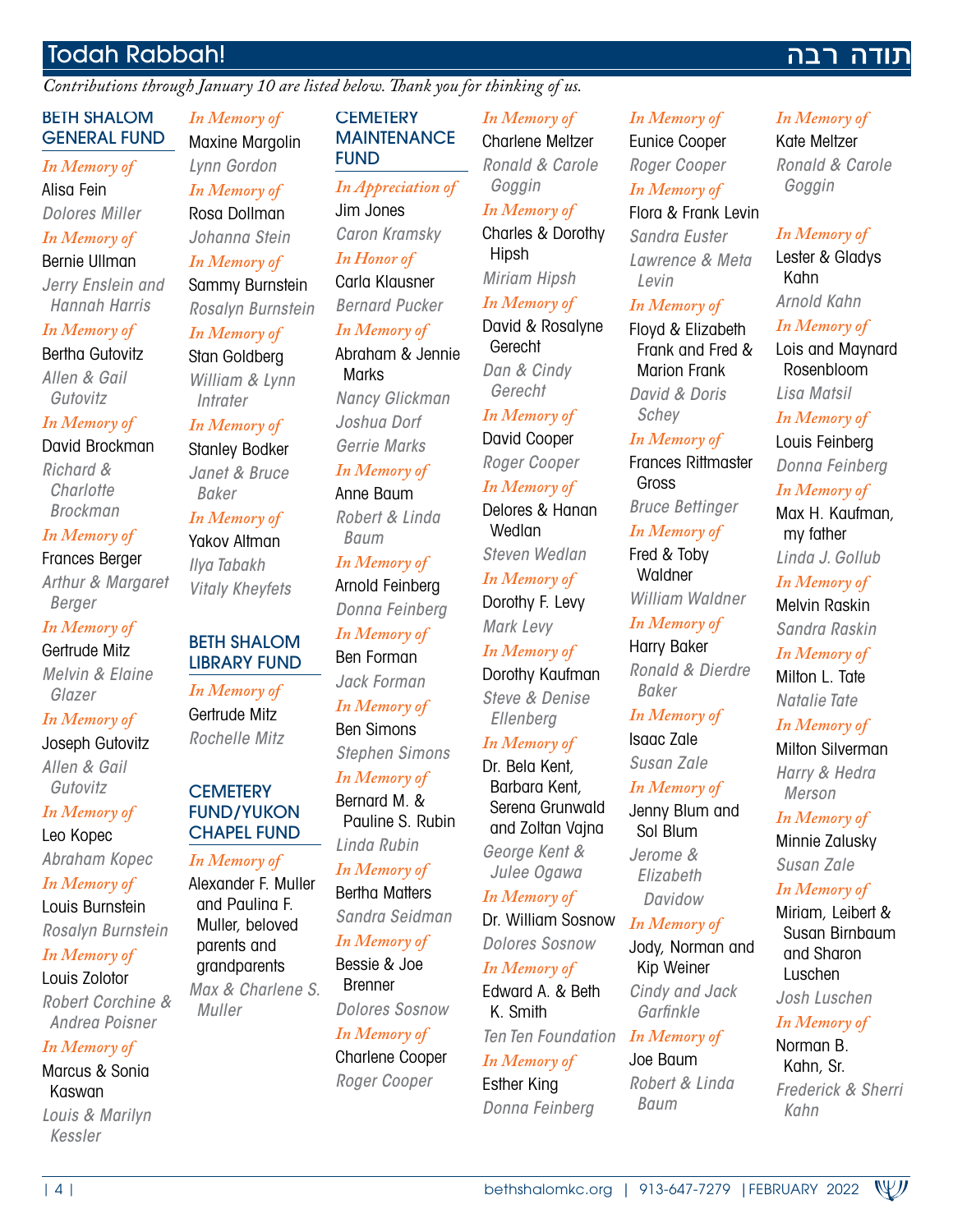#### Todah Rabbah!

#### *Contributions through January 10 are listed below. Thank you for thinking of us.*

#### *In Memory of*

Otto & Lilly Sherry *Steven & Judith Sherry In Memory of*

Paul Rosenthal *Florie Rosenthal*

#### *In Memory of*

Phillip & Lillian Small *Daniel Small*

#### *In Memory of*

Ralph Jacobsen

*Jack Jacobsen*

#### *In Memory of*

Retha Lisman and Roselie Noah *Harvey & Cyndi Zidell*

*In Memory of*

#### Rita Tilzer *Stanley & Emily House*

*In Memory of*

Sam & Edna Ginsberg

*Brenda Sherman*

#### *In Memory of*

Sara Davidow and Morris Davidow

*Jerome & Elizabeth Davidow*

#### *In Memory of*

Stephen Penzner, Edith Penzner, and Jerry Penzner

#### *Michael Penzner*

#### *In Memory of*

Thelma House *Stanley & Emily House*

#### *In Memory of*

Yetta Barsky *Rabbi Bernard Barsky*

 $\mathbb{W}$ 

**GERSHON HADAS SCHOLARSHIP** FUND

*In Memory of* Dolores & Hanan Wedlan *Steven Wedlan*

*In Memory of*

Rabbi Gershon **Hadas** *Samuel & Judy Florman*

#### **HANAN** WEDLAN FAMILY FUND

*In Memory of* Dolores Wedlan *Steven Wedlan*

*In Memory of* Hanan Wedlan *Steven Wedlan Susan Wedlan*

#### *In Memory of*

Rabbi Gershon Hadas *Hedva Glickenhaus*

#### HAZZAN TAHL BEN-YEHUDA'S **DISCRETIONARY** FUND

*In Appreciation of* Hazzan Ben-Yehuda *Lloyd & Lucinda Lazarus In Appreciation of*

#### Rabbi David Glickman

*Lloyd & Lucinda Lazarus*

*In Memory of* Alan Liss *Robert & Nita Levy In Memory of* Charles Feinstein *Stephen Feinstein*

**MERNA** & SYLVAN SIEGLER FUND FOR JEWISH **CAMPING** *In Memory of* Marty Fox *Merna Siegler*

MT. CARMEL

*In Memory of* Marshall and Helga Geller *Jeffrey Geller*

NEIL F. MILLER ENDOWMENT *In Memory of* Ben Simons *Linda Gepford*

RABBI

FUND

 *Sosland*

GLICKMAN'S **DISCRETIONARY** 

*In Appreciation of* Rabbi David Glickman *Bradley & Taly Friedman Neil & Blanche*

*In Appreciation of* Zoom Minyan *Jeff & Nancy* 

TRUST

**JOSEPH** & ESTHER **SINGMON CEMETERY** MAINTENANCE FUND

#### *In Memory of* Joseph and Esther

**Singmon** *David Rosenthal and Rabbi Cara Weinstein Rosenthal*

#### KCUSY FUND

*In Honor of* Stef Misler Williams EMTZA Honoree *Mark Guiner*

#### **MARCIA** EVELOFF LECHEM FUND

*In Memory of* Fannie Mendell *Alan & Tina* 

*In Memory of Chapman*

Richard Rapaport

bethshalomkc.org | 913-647-7279 | FEBRUARY 2022 | 5 |

#### *In Memory of* Michael Liss *Porter In Memory of*

Morris Rogozenski *Pamela Rosenberg Get Well Soon* 

*Herb & Idie Parmet*

#### ROSE FAMILY EARLY **CHILDHOOD EDUCATION CENTER**

#### *In Memory of*

Lois Endelman *Larry & Ellen Polsky*

*In Memory of* Ruth Litvien *Phyllis Kalender*

#### ROSE S. LEVINE & DORIS L. FLAM ARTS & EDUCATION FUND

*In Memory of*

#### Brian A. Salvay *Craig & Linda Salvay*

*In Memory of* Geraldine J. Salvay *Craig & Linda Salvay*

#### *In Memory of*

Nathan Salvay *Craig & Linda Salvay*

#### *In Memory of*

נודה רבה

Steven H. Salvay *Craig & Linda Salvay* 

#### SACRED SPACE

#### *In Appreciation of*

Congregation Beth Shalom *Valiant & Leah Haller*

#### *In Appreciation of*

Francine & Michael Farkas *Mark Sandler*

#### *In Honor of*

Gina Kaiser's Special Birthday *Susan Goldsmith*

#### *In Memory of*

Alan Liss *Stuart & Sharon Pase*

#### *In Memory of* Ronald Goldsmith *Bruce Baker*

#### TOMMY & BERT **ROGOVEIN MEMORIAL**

*In Memory of Michael Rogovein*

Thomas Rogovein

FUND

Laurel Rogovein

#### *In Memory of*

*Michael Rogovein*

## *Chapman* Isaac Mendell *Alan & Tina In Memory of*

*Lee & Esther Pearlmutter*

*Shniderman In Memory of* Alan Liss

*David & Carol Porter* 

## *In Memory of*

Dolores Wedlan *Steven Wedlan*

*David & Carol* 

Dylan Freiden!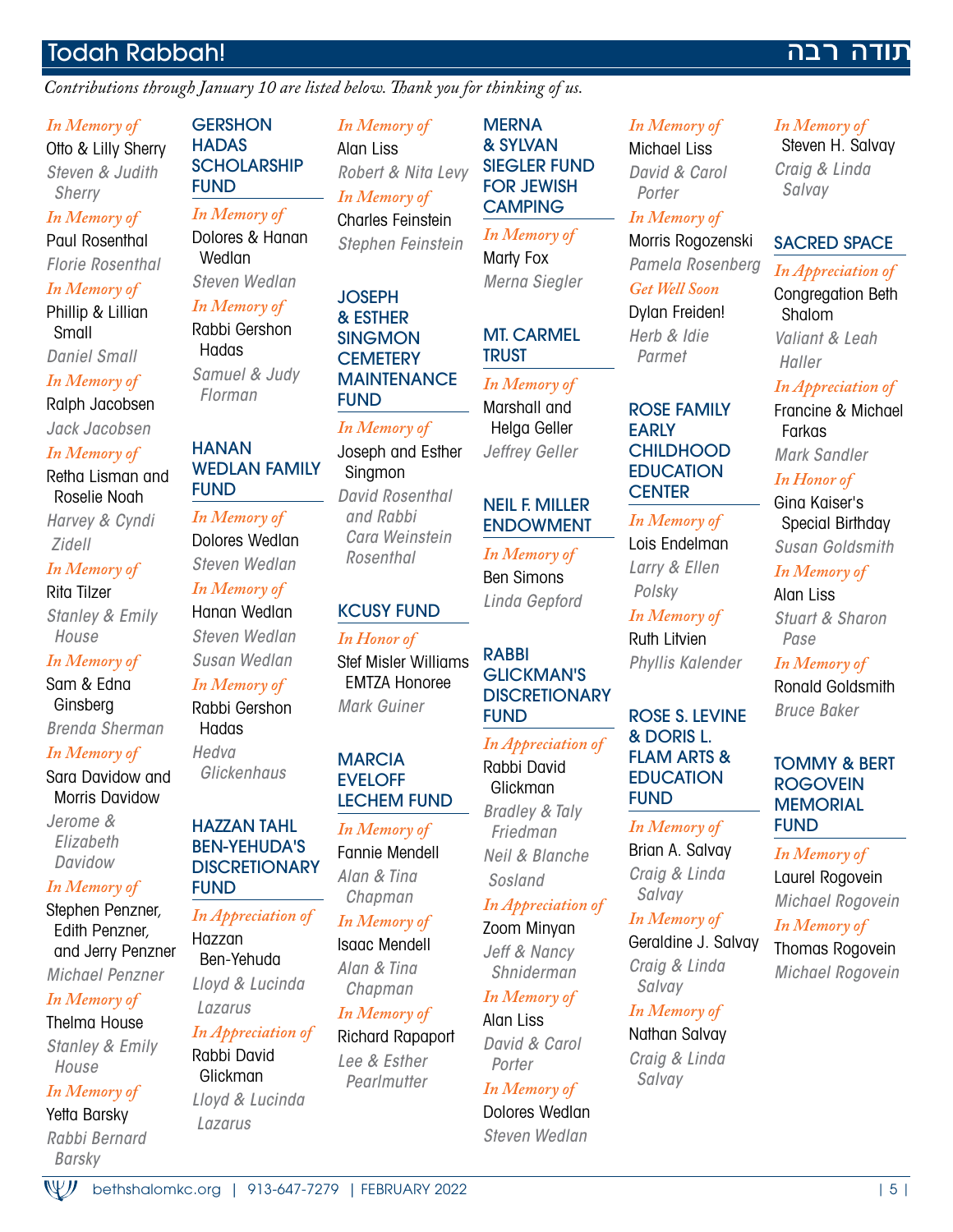### Wishing Mazal Tov to our February Anniversaries

*If you want to make a donation, in honor of your anniversary, contact Dori at 913-647-7281.*

| <b>DAY</b> | <b>YEARS</b>                  | <b>DAY</b> | <b>YEARS</b>                   |
|------------|-------------------------------|------------|--------------------------------|
|            | 4 Larry & Ronna Nussbaum 50   |            | 15 Alan & Tracy Shafton 20     |
|            | 7 Lloyd & Lucinda Lazarus. 53 |            | 16 Scott & Shira Zigler. 20    |
|            | 9 Joel & Hildy Goldman 43     |            | 24 Jeff & Nancy Shniderman38   |
|            | 13 Warren & Beth Bayzman 29   |            | 26 William & Lynn Intrater. 39 |
|            | 13 Jeffry & Karen Gerson 24   |            | 26 Harris & Shevie Winitz 62   |
|            | 14 Jay & Sandra Rozen. 58     |            |                                |

| ۱A۷ | <b>YEARS</b>                               |
|-----|--------------------------------------------|
|     | 15 Alan & Tracy Shafton 20                 |
|     | 16 Scott & Shira Zigler. 20                |
|     | 24 Jeff & Nancy Shniderman38               |
|     | 26 William & Lynn Intrater. 39             |
|     | 26  Harris & Shevie Winitz .............62 |

## *Bat Mitzvah*

 *Leslie Hankin February 19 / 18 Adar 1*

Leslie Jenna Hankin is the daughter of Jonathan & Denise Hankin. She has a younger brother, Ari. She is the granddaughter of Marvin Rogolsky (step), Martin Leitner, and Marvin Hankin, of Jerusalem, Israel. Leslie attends Lakewood Middle School. Her activities and hobbies include theater, cheer, choir and travel. Leslie's Bat Mitzvah project involved volunteering at the KC Mitzvah Garden and helping with gardening, honey harvesting, and making beeswax candles.



## *Bar Mitzvah*



*Daniel Garrison Galler February 26 / 25 Adar I*

Daniel Garrison Galler is the son of Joshua and Laura Galler. He has an older brother Owen Benjamin Galler. He is the grandson of Debbi Galler, of Overland Park, Kansas, and Karen Sunde, of Lenexa, KS. Daniel attends Oxford Middle School. His activities and hobbies include 2nd Dan Black Belt in Tae Kwan Do, Troop 61 Boy Scouts, theatre in middle school, strings and band in middle school, playing Minecraft, Fortnite, and Legends of Zelda on Nintendo Switch, and reading. Daniel's Bar Mitzvah project involved collecting cat and dog non-perishable food and treats along with other items on Wayside Waifs wish list. https://waysidewaifs.org/donate\_or/wish-list/. Relatives and friends are invited to worship with the family.

 *Mazal Tov*



 *Natalie Eleanor Cotton December 9 / 5 Tevet*

Neal and Sarah Cotton, of Denver, CO, are thrilled to announce the birth of their first child, Natalie Eleanor, on December 9. Nechama Yocheved's proud grandparents are Jeff and Corrine Blackman, of Overland Park, KS, Mark Cotton, of Philadelphia, PA, and Charlene Dorfman Ilkowitz and Michael Ilkowitz, of East Brunswick, NJ.

*If you would like to share a "Mazal Tov," please contact Ritz at ritzd@bethshalomkc.org.*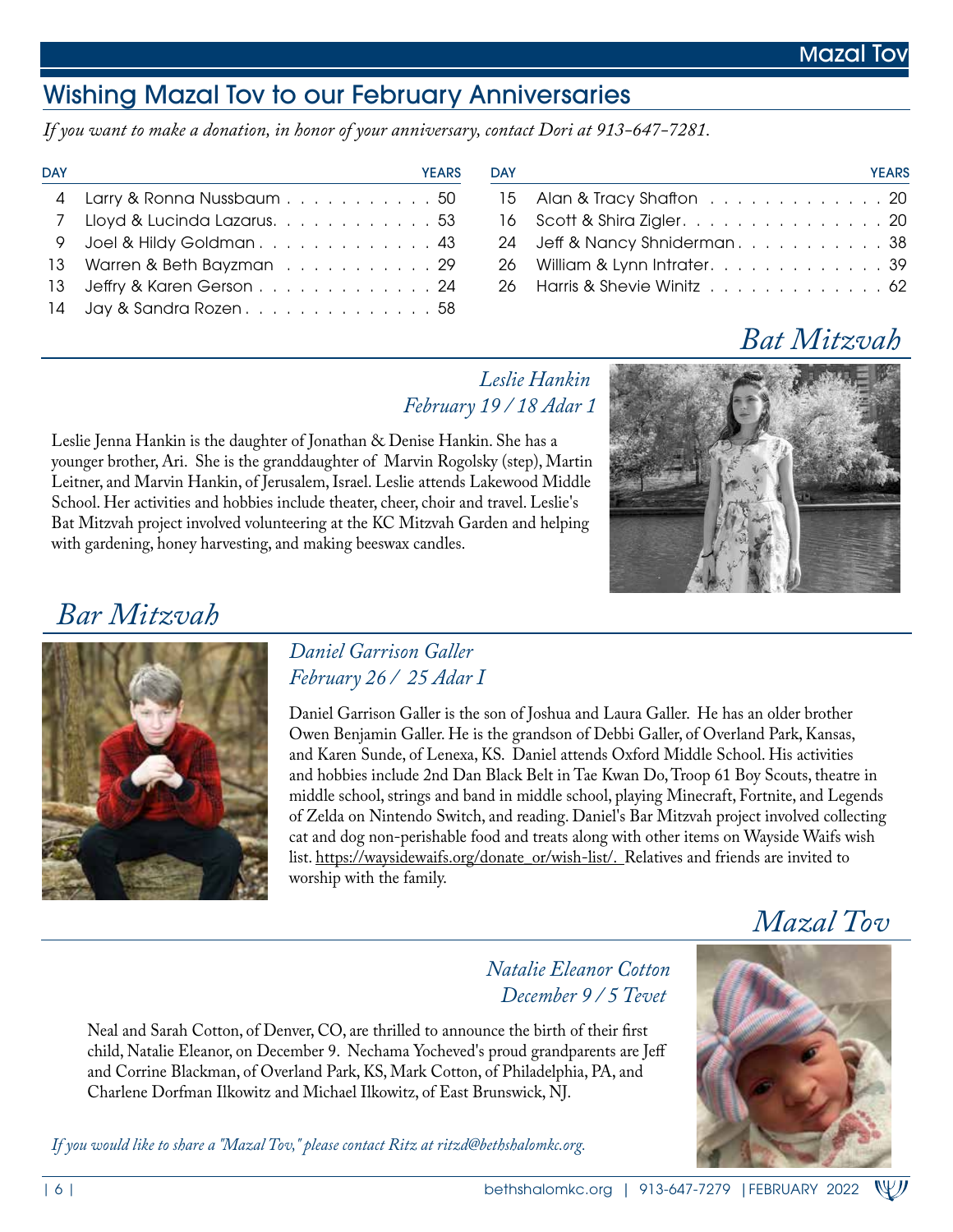#### Anna Stein Wリ bethshalomkc.org | 913-647-7279 | FEBRUARY 2022 | 7 |

Baruch Dayan HaEmet

*Of Blessed Memory* We express condolences to our Beth Shalom Members, their Families and Friends.

*Yakov Altman, z"l* DEC 30 – 26 TEVET *Bernie Ullman, z"l* JAN 4 – 2 SHEVAT

*Suzanne "Sue" Miller, z"l* JAN 23 – 22 SHEVAT

#### PLAQUES HAVE BEEN DEDICATED *In Memory Of...*

FEB 5-4 ADAR 1

*Yahrtzeits Join us for morning or evening minyan to say Kaddish for your loved one. Check our website for service schedule.*

#### Harry Bondell Anna Cohn Hyman Davidson Lena Fish Pauline Ginden Pauline Handleman Rose Nelson Rose Quito Oscar Rosenbloom Joseph Shure Ida Silberg Sarah Toub Herman Wayne Samuel Webber Edith Weinberg

FEB 1- 30 SHEVAT

#### FEB 2- 1 ADAR 1

Jacob Berlin Max Billig Jack Fein Chaya Finkelstein Sarah Gellens Samuel Glass Sarah Gordon Elias Jacobs Rose Ladinsky Rose Laner Lena Levin Helen Matson Rachel Minda Joseph Pelofsky Benjamin Rosenberg Louis Sosland

#### FEB 3-2 ADAR 1

Abraham Alexander Freada Aranson Abe Bertman Abraham Coleman Ellen Fenster Max Finkelstein Jake Garfinkle Dorothy Goldklang Golda Gordon Sarilee Hoffman Lottie Levine Olga Lindy Carl Matters Edward Schlien Ira Witschner Elly Zalusky

#### FEB 4-3 ADAR 1

Allan Baker Ida Bernbaum Ida Bloustine Alan Feingold Ida Harburg Sadie Ozar Jacob Rose Joseph Rubin

Ruth Bormaster Jacob Freidman Herman Friedson Jack Gordon Baily Hakan Celia Krieger Sidney Levin Marian Levitt Florence Margolin Herman Mondschein Lt. Col. USAF Abraham **Rittmaster** Bebe Schwartz Stanley Schwartz Gishah Siegel Elenor Siegelbaum Sophie Smolinsky FEB 6-5 ADAR 1 Abraham

Achtenberg Rebecca Allis Samuel Epstein Joseph Klugman Joseph Krieger Gertrude Louis Joseph Novorr Anna Reisman Fannie Remer Mary Rubin Betty Weisberg David Weneck Esther Yukon

#### FEB 7-6 ADAR 1

Dorothy Benjamin Joseph Bernstein Freda Bodker Louis Cohen Harry Dolginoff Rubin Fried Morris Gardesky Ethel Goodman Morris Lipoff Irvin Maizlish Joseph Marks Mary Morris Fannie Peltzman Elaine Polsky Esther Rosner Harry Rubin

#### FEB 8-7 ADAR 1

Lee Berris Morse Bramson Lillian Brenner Wolf Cohen Arthur Gelphman Carole Haile Esther Kanter Harvey Kantor Jack Levine

David Lieberman Wolf Lindenbaum Louis Mack David Marcuvitz Frederick Marshock N.Joseph Price Leon Samazin Frank Silberg FEB 9-8 ADAR 1 Goldie Baker Alice Bordy Leib Friedman Israel Garfinkle

Samuel Golinsky Ida Keller Rebecca Klapper Ethel Markus Bessie Rosenberg Marye Sachs Minnie Schneider Lillian Schultz Julius Shapiro Louis Stein Jacob Viner Sam Weiner

#### Louis Zevitz FEB 10- 9 ADAR 1

Nathan Fox Joseph Friedman Gertrude Goldstein Libby Goldstein Richard Haber Evelyn Hans Manuel Hurwitz Max Isenberg Arthur Krieger Flora Rosenblum Milton Terte

#### FEB 11-10 ADAR 1

Ida Brown Gertrude Cohn Mildred Gray David Karol Bertram Ross Dora Rossberg Sarah Shopmaker Lottie Spector Meyer Taxman William Weiner

#### FEB 12-11 ADAR 1 Ida Birnbaum

Arthur Block Jeanette Bordy Anna Choikhit Max Eaglestein Izzy Hammer Alice Hammer Esther King Martha Major Charles Neustein Joseph Rubenstein Samuel Tepper FEB 13-12 ADAR 1 Anna Chaiken Sophie Dezettel Mary Garfinkle Dena Greenberg Celia Herowitz Tammie Klopper Max Krockover Evelyn LeVine Shirley Movitz Albert Salkind

#### FEB 14-13 ADAR 1

Anna Berkowitz Hymie Berman Ruth Birnbaum Mildred Ellis Maggie Fishman Mibbs Golding Shepard Goldstein Morris Hertzfield Louis Kanter Fannie Lipsitz Frances Markowitz Gabriel Schwarz Louis Wolfberg

#### FEB 15-14 ADAR 1

Benjamin Altshuler Shirley Bernstein Jennie Brown Eunice Copeland Clara Fox Morris Friedson Bernard Hershman Anna Katz Sol Katz Elias Krigel Harry Lerner Charles Malcy Rachel Posner Sarah Tempofsky Sherman Zinn

#### FEB 14-15 ADAR 1

Julius Fried Thomas Goldman Birdie Hakan Max Harris Louise Levitch Ellen Matzdorff Joseph Monovitz Jacob Rubin Leon Schiller Anna Shanberg Joseph Shapiro Pearl Silverforb

#### FEB 15-16 ADAR 1

Anne Bratt Catherine Kaplan Betty Kaufman Sarah Koralchik Henia Langner

Sidney Moskovitz Jean Rogers Albert Schwartz Philip Shankman Matilda Shedorsky Hattie Supofsky

#### FEB 18-17 ADAR 1

Bernard Eveloff Louis Hershman Meyer Levinson Max Lieberman Molly Meyers Stephen Penzner Ethel Pfefer Esther Rogell Hershel Salvay Benjamin Seigel Lester Singmon Fannie Stein Wolf Turec Elizabeth Wedlan Isadore Weintraub Hyman Weneck Louis Witschner

#### FEB 19-18 ADAR 1

Sandra Cohen Nyman Geister Hinda Greenberg Lena Kamen Louisa Levin Katherine Overbeck Birdie Shlyen Philip Smolinsky Shirley White

#### FEB 20-19 ADAR 1

Izzy Engel Rachel Eveloff Sarah Feigenbaum Beatrice Gershon Morris Gold Morris Hammer Herbert Karbank Sol Levin Rose Malmon Philip Millman Jacob Parelman Joseph Shafton Arnold Shanberg Helen Steinzeig Jean Taxman Henry Zimmerman

#### FEB 21-20 ADAR 1

Leon Bernstein Jacob Brown Rose Gordon Herman Hershman Benjamin Hoffman Meir Keller Helen Loeffler Darlene Meltzer Robert Parelman

D, Lena Rope Ruth Silverstein Celia Tranin Earl Unell Samuel Wengrover Ernst Wertheim Frances Winer Abraham Zacharias

Elizabeth Pfefer

#### FEB 22-21 ADAR 1

Mary Aronson Julius Bridges Robert Coleman Betty Edwards Milton Firestone Paul Goodman Ronald Goodman Dora Harrison Anna Salvay Rose Singmon

#### FEB 23-22 ADAR 1

Edward Stein

Evelyn Alster C.C. "Judy" Cohen Rebecca Cohen Beckie Cohn Abraham Davis Samuel Eisen Simon Frank Minnie Golinsky Gussie Goodman Harry Herowitz Sam Karosen Leah Koffman William Leff Samuel Levitt Rosa Lippman Julius Markowitz Barney **Oppenheimer** Lillie Peltzman Tillie Plotkin

FEB 24-23 ADAR 1

Isidore Bernstein Herman Copaken Charles Finkelstein Anne Fishman Pearl Fleider Jennie Gershon Anna Gross Sadie Katzman Jacob Kramer Meyer Present William Rothschild Clara Sheftel Harriett Tilzer Mary Tonkin

#### FEB 25-24 ADAR 1 Dora Brenner

Sarah Carroll Samuel Diamant Sarah Gerber Rebecca Goldberg Jacob Goodman Jack Himmelstein Etta Katzman David Kramer Sarah Krantz Vrem Levens Mildred Levinson Henry Zinn

#### FEB 26-25 ADAR 1

Martha Fleider Abe Gordon Pearl Jacobs Rose Levy David Rogovein Esther Shapiro Sol Stolov Ned Weiss

#### FEB 27-26 ADAR 1

Louis Brown David Epstein Jacob Epstein Minnie Friedson Frances Haith Joseph Katzeff Harry Markowitz Charles Rosenthal Harriett Rosenthal Nathan Siegel Saul Siegel Joseph Silverman

#### FEB 28-27 ADAR 1

Isadore Becker Doris Bush Stanley Goodman Fannie Gordon Sam Greenberg Phillip Levine Julius Levitch Adolf Pucker Zlotta Schnider Ben Sosland Fannie Stevens

Emma Sternberg



*Praised is the True Judge* 

Lewis Bratt Harry Agron

Donald Ellis

Gittel Levine Jack Poizner